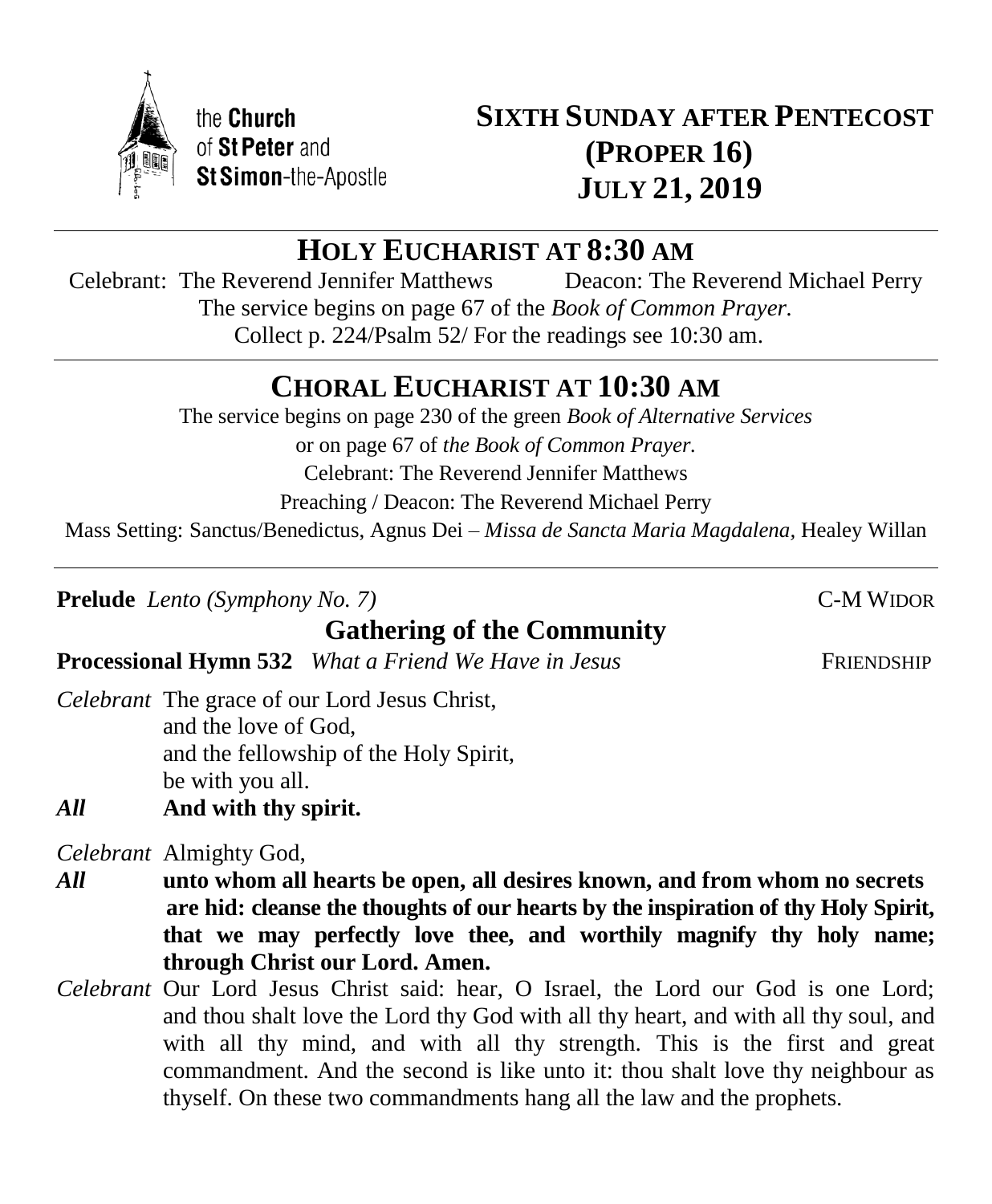#### *All* **Lord have mercy upon us, and write both these thy laws in our hearts, we beseech thee.**

#### **Collect of the Day**

*Celebrant* Almighty God, your Son has opened for us a new and living way into your presence. Give us pure hearts and constant wills to worship you in spirit and in truth; through Jesus Christ our Lord, who lives and reigns with you and the Holy Spirit, one God, now and for ever.**Amen.**

# **Proclamation of the Word**

 $1<sup>st</sup>$  **Lesson** *Amos 8:1-12* 

**Read by Spencer Higgins** 

*Reader*  $s$ <sup>t</sup> Lesson is written in the  $8<sup>th</sup>$  chapter of the book of Amos, beginning at the 1<sup>st</sup> verse.

This is what the Lord God showed me—a basket of summer fruit. He said, 'Amos, what do you see?' And I said, 'A basket of summer fruit.' Then the Lord said to me, 'The end has come upon my people Israel; I will never again pass them by. The songs of the temple shall become wailings on that day,' says the Lord God; 'the dead bodies shall be many, cast out in every place. Be silent!' Hear this, you that trample on the needy, and bring to ruin the poor of the land, saying, 'When will the new moon be over so that we may sell grain; and the sabbath, so that we may offer wheat for sale? We will make the ephah small and the shekel great, and practise deceit with false balances, buying the poor for silver and the needy for a pair of sandals, and selling the sweepings of the wheat.' The Lord has sworn by the pride of Jacob: Surely I will never forget any of their deeds. Shall not the land tremble on this account, and everyone mourn who lives in it, and all of it rise like the Nile, and be tossed about and sink again, like the Nile of Egypt? On that day, says the Lord God, I will make the sun go down at noon, and darken the earth in broad daylight. I will turn your feasts into mourning, and all your songs into lamentation; I will bring sackcloth on all loins, and baldness on every head; I will make it like the mourning for an only son, and the end of it like a bitter day. The time is surely coming, says the Lord God, when I will send a famine on the land; not a famine of bread, or a thirst for water, but of hearing the words of the Lord. They shall wander from sea to sea, and from north to east; they shall run to and fro, seeking the word of the Lord, but they shall not find it.

*Reader* The word of the Lord. *All* **Thanks be to God.**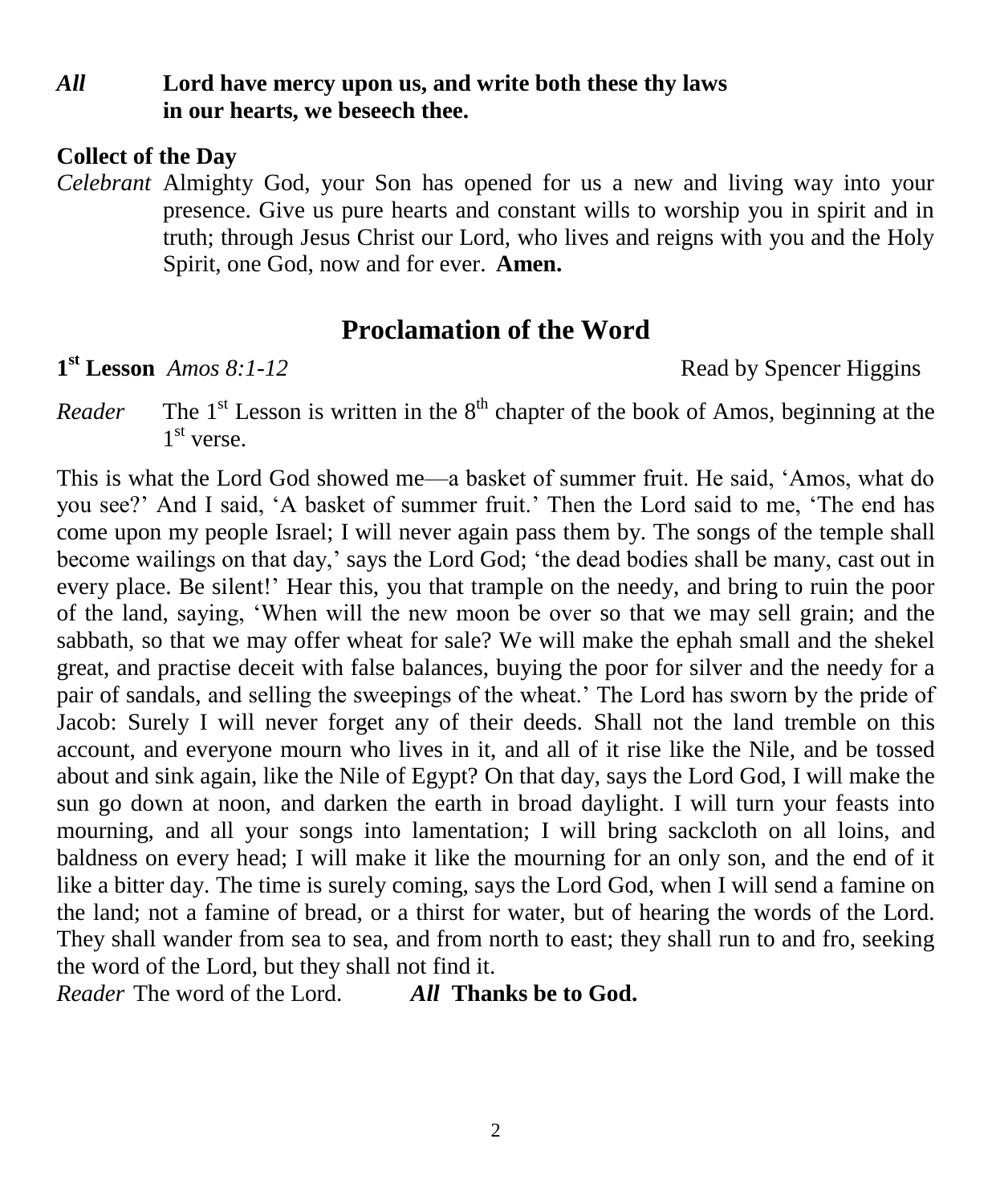

*WHY BOAST-est thou thyself, thou tyrant, that thou canst do mis-chief, / whereas the goodness of God endur-eth yet däi-ly?* 2 Thy tongue deviseth wick-**ed**-ness; / it is like a sharp razor, O thou **work**-er öf deceit. *3 Thou hast loved evil more than good-ness, / and to speak lies ra-ther than rïght-eousness.* 4 Thou hast loved to speak all words that may **do** hurt, / **O** thou fälse tongue. *5 Therefore shall God destroy thee for e-ver; / he shall take thee and pluck thee out of thy dwelling, and root thee out of the land of the lïving.* 6 The righteous also shall see this, **and** fear, / and shall **laugh** him tö scorn, *7 Saying, 'Lo, this is the one that took not God for their strength, / but trusted unto the multitude of their riches, and strengthened themself in their öwn wealth.'* 8 As for me, I am like a green olive-tree in the house **of** God; / my trust is in the tender mercy of God for ev-**er** and ëver. *9 I will always give thanks unto thee, because thou hast done it; /*  and I will hope in thy Name, for thy **saïnts** like it<sub> $k$ </sub>well

2<sup>nd</sup> Lesson *Colossians 1:15-28* Read by Vanessa Scott

*Reader*  $n<sup>nd</sup>$  Lesson is written in the 1<sup>st</sup> chapter of the book of Colossians, beginning at the  $15<sup>th</sup>$  verse.

He is the image of the invisible God, the firstborn of all creation; for in him all things in heaven and on earth were created, things visible and invisible, whether thrones or dominions or rulers or powers—all things have been created through him and for him. He himself is before all things, and in him all things hold together. He is the head of the body, the church; he is the beginning, the firstborn from the dead, so that he might come to have first place in everything. For in him all the fullness of God was pleased to dwell, and through him God was pleased to reconcile to himself all things, whether on earth or in heaven, by making peace through the blood of his cross. And you who were once estranged and hostile in mind, doing evil deeds, he has now reconciled in his fleshly body through death, so as to present you holy and blameless and irreproachable before him— provided that you continue securely established and steadfast in the faith, without shifting from the hope promised by the gospel that you heard, which has been proclaimed to every creature under heaven. I,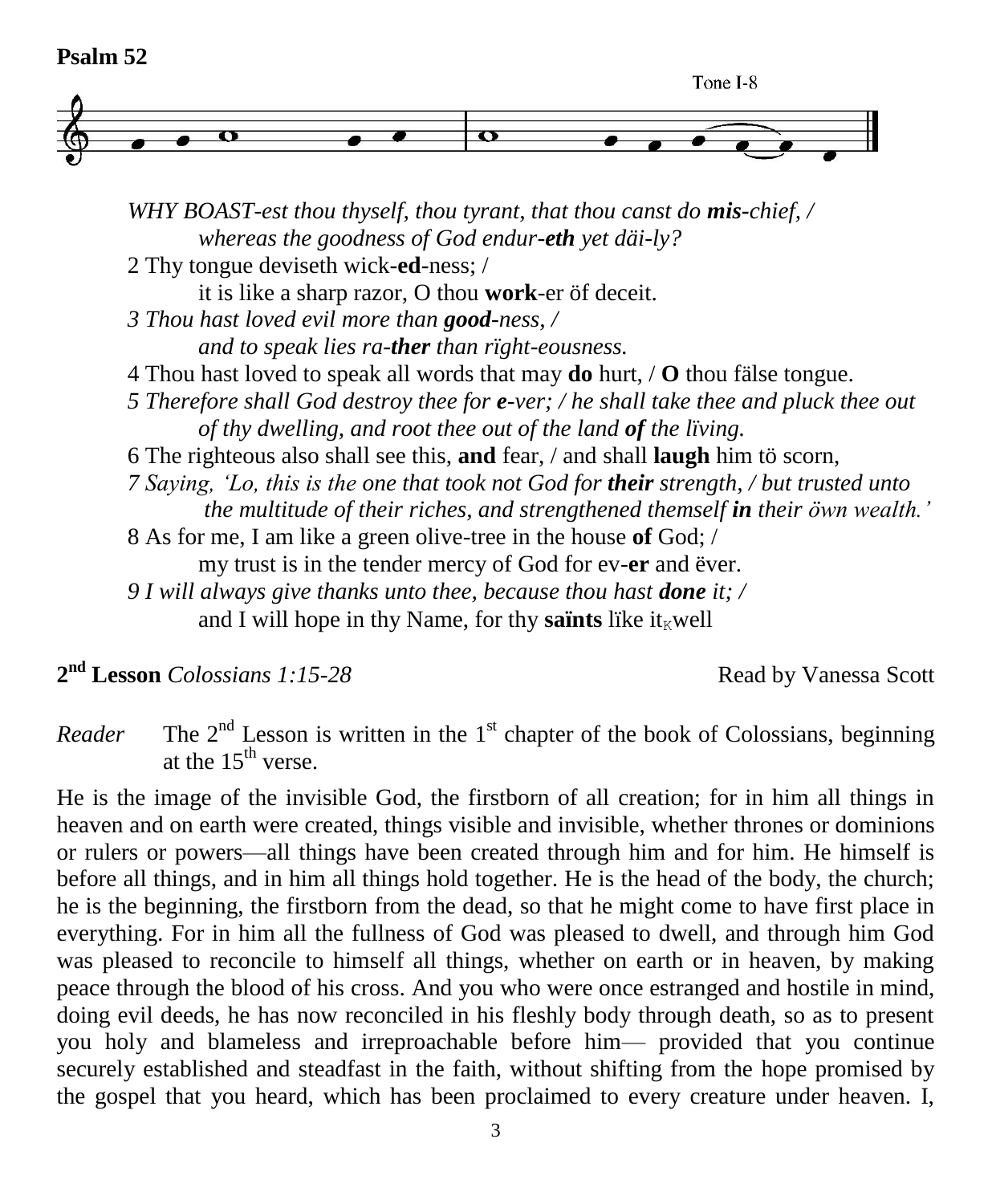Paul, became a servant of this gospel. I am now rejoicing in my sufferings for your sake, and in my flesh I am completing what is lacking in Christ's afflictions for the sake of his body, that is, the church. I became its servant according to God's commission that was given to me for you, to make the word of God fully known, the mystery that has been hidden throughout the ages and generations but has now been revealed to his saints. To them God chose to make known how great among the Gentiles are the riches of the glory of this mystery, which is Christ in you, the hope of glory. It is he whom we proclaim, warning everyone and teaching everyone in all wisdom, so that we may present everyone mature in Christ.

The word of the Lord. *All* **Thanks be to God.** Reader

**Gradual Hymn 439** *Blest Are the Pure in Heart* FRANCONIA

# **The Holy Gospel** *Luke 10:38-42*

*Gospeller* The Lord be with you.

*All* **And with thy spirit.**

*Gospeller* The Holy Gospel is written in the 10<sup>th</sup> chapter of the Gospel according to St. Luke, beginning at the  $38<sup>th</sup>$  verse.

# *All* **Glory be to thee, O Lord.**

Now as they went on their way, he entered a certain village, where a woman named Martha welcomed him into her home. She had a sister named Mary, who sat at the Lord's feet and listened to what he was saying. But Martha was distracted by her many tasks; so she came to him and asked, 'Lord, do you not care that my sister has left me to do all the work by myself? Tell her then to help me.' But the Lord answered her, 'Martha, Martha, you are worried and distracted by many things; there is need of only one thing. Mary has chosen the better part, which will not be taken away from her.'

*Gospeller* The Gospel of Christ. *All* **Praise be to thee, O Christ.**

**Homily** The Reverend Michael Perry

**Nicene Creed –** Pages 234/71

*Celebrant* I believe in one God,

**the Father almighty, maker of heaven and earth, and of all things visible and invisible; and in one Lord Jesus Christ, the only-begotten Son of God, begotten of the Father before all worlds, God, of God; Light, of Light; very God, of very God; begotten, not made; being of one substance with the Father; through whom all things were made: who for us and for our salvation came down from heaven, and was incarnate by the Holy Ghost of the Virgin Mary, and was made man, and was crucified also for us under Pontius Pilate. He suffered and was buried, and the third day he rose again, according to the scriptures, and ascended into heaven, and sitteth on the right hand of the Father. And he shall come again with glory to judge both the quick and the dead: whose kingdom shall have no end. And I believe in the Holy Ghost, the Lord, the giver of life,**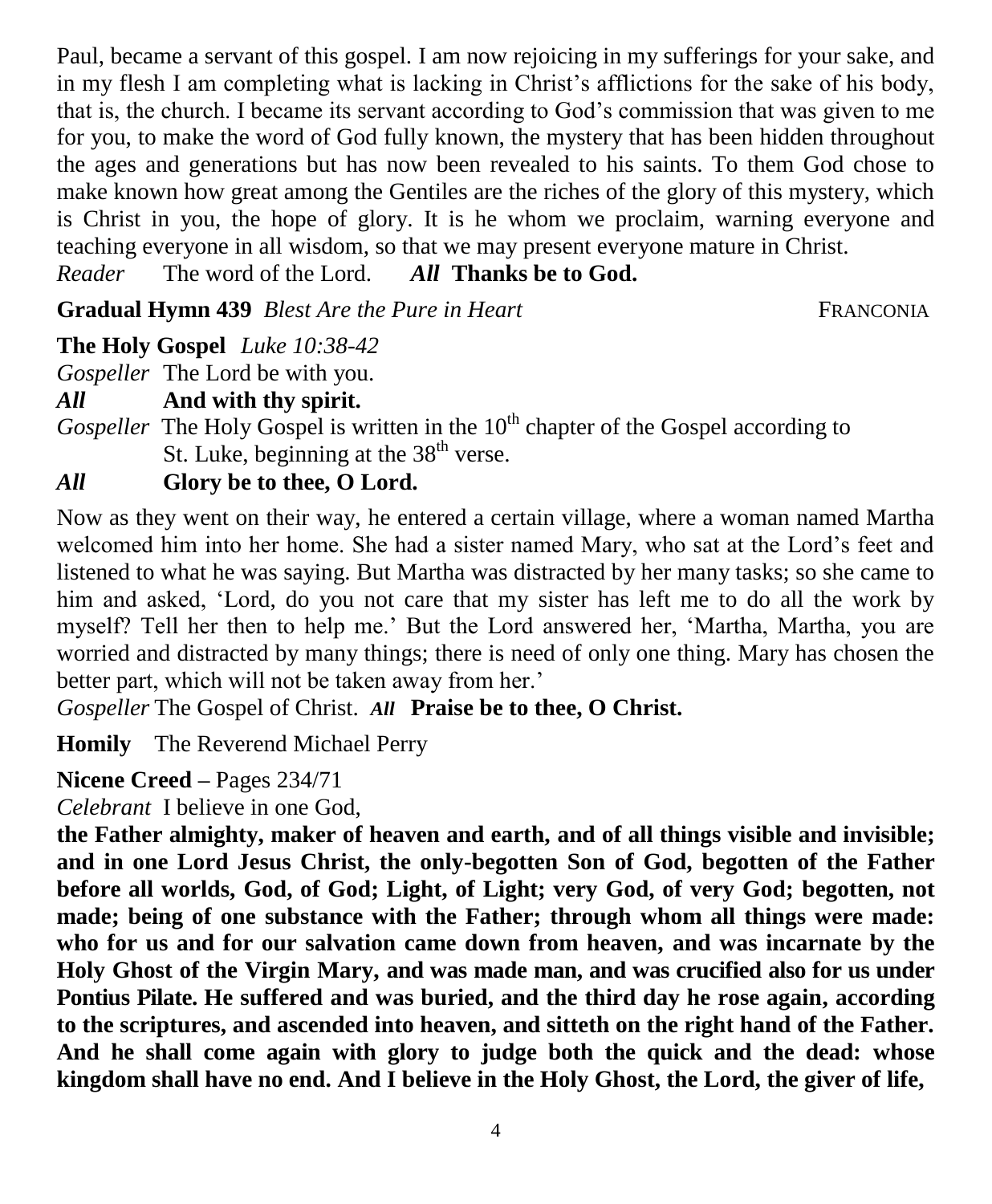**who proceedeth from the Father and the Son, who with the Father and the Son together is worshipped and glorified, who spake by the prophets. And I believe one, holy, catholic, and apostolic Church. I acknowledge one baptism for the remission of sins. And I look for the resurrection of the dead, and the life of the world to come. Amen.**

**Prayers of the People Led** by Diane Marshall

## **Confession and Absolution –** Pages 238-240/76-78

*The Celebrant invites the prayer of confession. Please kneel, as able. Silence is kept. Celebrant* Almighty God,

**Father of our Lord Jesus Christ, maker of all things and judge of all people: we acknowledge and confess our manifold sins and wickedness, which we from time to time most grievously have committed, by thought, word and deed, against thy divine majesty. We do earnestly repent, and are heartily sorry for these our misdoings. Have mercy upon us, most merciful Father; for thy Son our Lord Jesus Christ's sake, forgive us all that is past; and grant that we may ever hereafter serve and please thee in newness of life, to the honour and glory of thy name; through Jesus Christ our Lord. Amen.**

*The absolution is pronounced*

*Celebrant* The peace of the Lord be always with you.

# *All* **And with thy spirit.**

*We invite you to share a sign of peace with those near you – a handshake, slight bow or other form of greeting. Please respect the wishes of those who prefer not to shake hands.*

# **Celebration of the Eucharist**

**Offertory Hymn 505** *Be Thou My Vision* SLANE

## **Prayer over the Gifts**

*Celebrant* O God, accept our praise and thanksgiving. Help us in all we do to offer ourselves as a true and living sacrifice; through Jesus Christ the Lord. **Amen.**

## **Great Thanksgiving –** pp. 241-243/78-83

*Celebrant* The Lord be with you.

*All* **And with thy spirit.** 

*Celebrant* Lift up your hearts.

## *All* **We lift them up unto the Lord.**

*Celebrant* Let us give thanks unto our Lord God.

*All* **It is meet and right so to do.**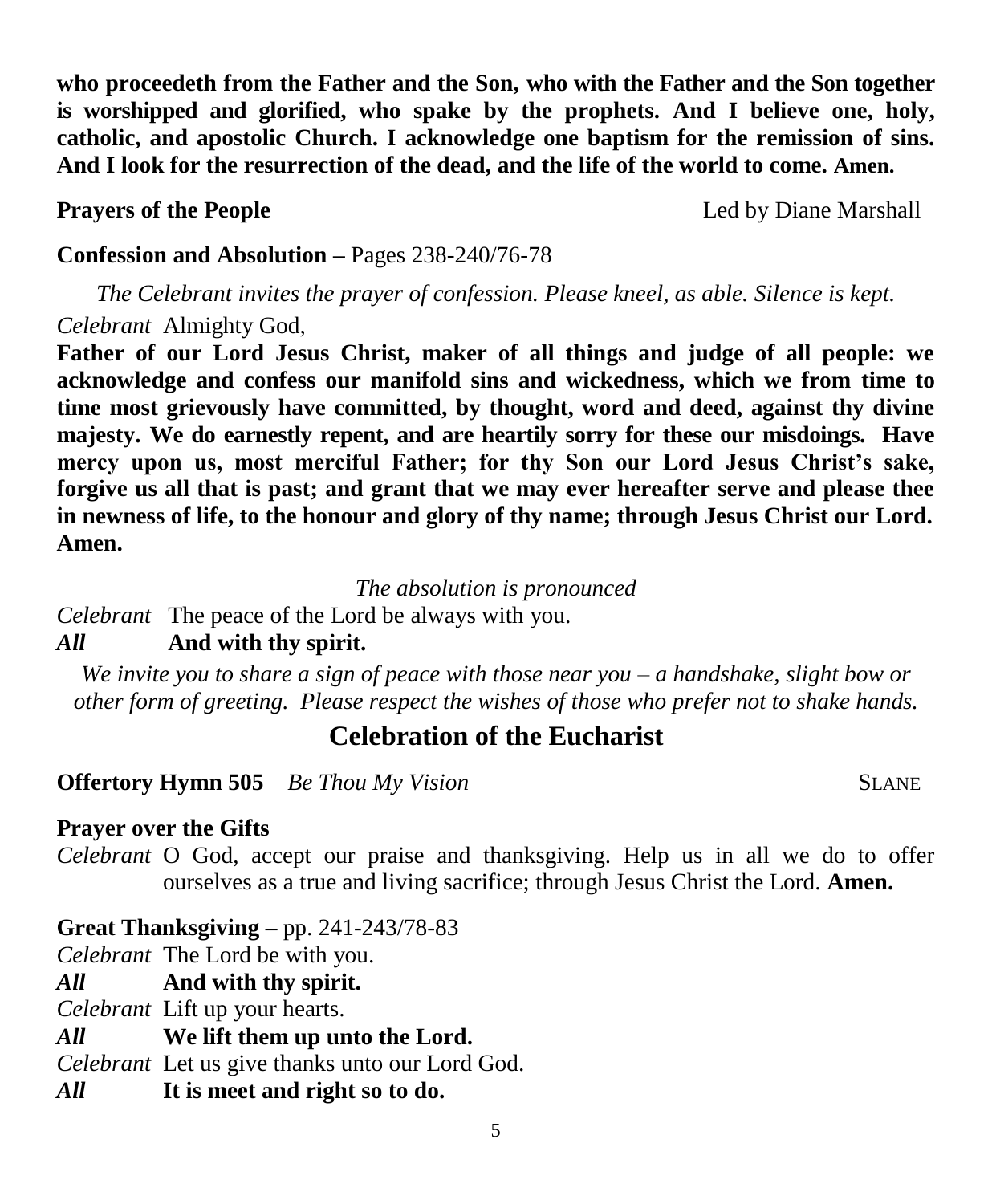*The Celebrant continues with the preface. Then is sung:*



Blessing and glory and thanksgiving be unto thee, almighty God, our heavenly Father, who of thy tender mercy didst give thine only Son Jesus Christ to take our nature upon him, and to suffer death upon the cross for our redemption; who made there, by his one oblation of himself once offered, a full, perfect, and sufficient sacrifice, oblation, and satisfaction, for the sins of the whole world; and did institute, and in his holy Gospel command us to continue, a perpetual memorial of that his precious death, until his coming again. Hear us, O merciful Father, we most humbly beseech thee; and grant that we receiving these thy creatures of bread and wine, according to thy Son our Saviour Jesus Christ's holy institution, in remembrance of his death and passion, may be partakers of his most blessed body and blood; who, in the same night that he was betrayed, took bread; and, when he had given thanks, he brake it; and gave it to his disciples, saying, "Take, eat; this is my body which is given for you: Do this in remembrance of me." Likewise, after supper he took the cup; and when he had given thanks, he gave it to them, saying, "Drink ye all, of this; for this is my blood of the new covenant, which is shed for you and for many for the remission of sins: Do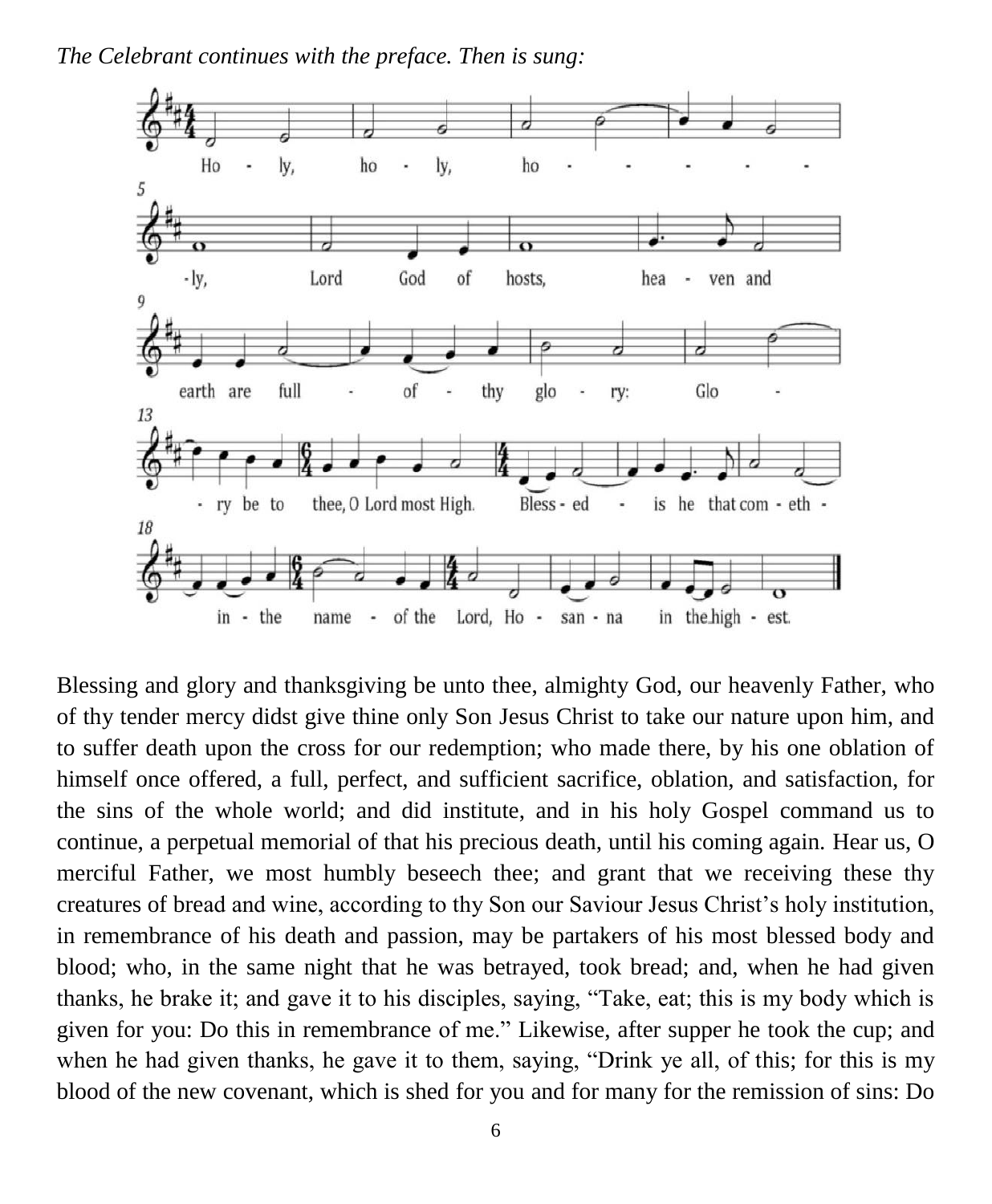7

this, as oft as ye shall drink it, in remembrance of me." Wherefore, O Father, Lord of heaven and earth, we thy humble servants, with all thy holy Church, remembering the precious death of thy beloved Son, his mighty resurrection, and glorious ascension, and looking for his coming again in glory, do make before thee, in this sacrament of the holy bread of eternal life and the cup of everlasting salvation, the memorial which he hath commanded:

## **We praise thee, we bless thee, we thank thee, and we pray to thee, Lord our God.**

And we entirely desire thy fatherly goodness mercifully to accept this our sacrifice of praise and thanksgiving, most humbly beseeching thee to grant, that by the merits and death of thy Son Jesus Christ, and through faith in his blood, we and all thy whole Church may obtain remission of our sins, and all other benefits of his passion; And we pray that by the power of thy Holy Spirit, all we who are partakers of this holy communion may be fulfilled with thy grace and heavenly benediction; through Jesus Christ our Lord, by whom and with whom, in the unity of the Holy Spirit, all honour and glory be unto thee, O Father Almighty, world without end. **Amen.**

**Lord's Prayer –** *Sung by all* CP 684

#### **Breaking of the Bread**

*Celebrant* Christ our Passover is sacrificed for us; *All* **Therefore, let us keep the feast.**

#### **Agnus Dei**

O Lamb of God, that takest away the sin of the world, have mercy upon us. O Lamb of God, that takest away the sin of the world, have mercy upon us. O Lamb of God, that takest away the sin of the world, grant us thy peace.

# **Holy Communion**

*All baptized Christians are welcome to receive Communion. Please do not dip the consecrated bread into the wine - Drinking from the chalice is considered safe from the point of view of public health. You are also welcome to receive only the bread, if you prefer. Indicate this by holding your arms crossed over your chest as the chalice passes; this is also a way to receive a blessing rather than communion. Gluten-free communion wafers are available – please let the administering priest know.*

**Hymn 79** *To You, O Kindly Jesus Christ* EISENACH